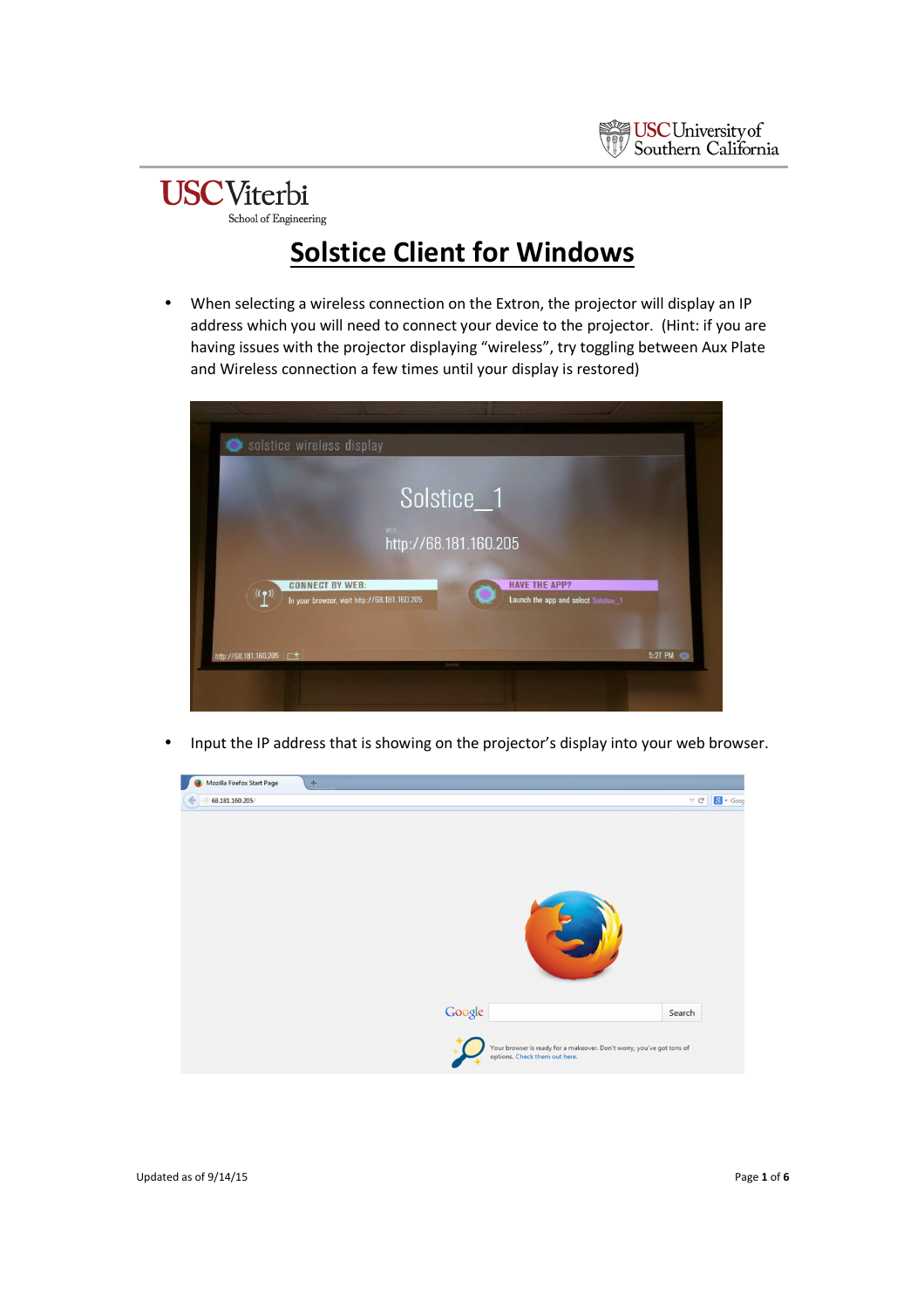## **USC**Viterbi

School of Engineering

• Double click on the "Connect!" prompt to download Solstice Client software

| Solstice_1<br>٠     | $+$ |                                                  | $-6-x$                                                            |
|---------------------|-----|--------------------------------------------------|-------------------------------------------------------------------|
| 68.181.160.205<br>÷ |     | $\mathrel{\triangledown} \mathrel{\mathcal{C}}'$ | ♪ ☆ 自<br>S + Google<br>≡                                          |
|                     |     |                                                  | solstice<br>by mersive                                            |
|                     |     | Welcome to Solstice_1                            |                                                                   |
|                     |     | Connect!<br>A quick download to get started      |                                                                   |
|                     |     |                                                  |                                                                   |
|                     |     |                                                  | Learn more at mersive.com<br>Copyright Mersive Technologies, Inc. |

• Save the file and it will begin downloading

| x<br>Opening SolsticeClientWin_V2A44B5A0CDPCF6C.exe |
|-----------------------------------------------------|
| You have chosen to open:                            |
| SolsticeClientWin_V2A44B5A0CDPCF6C.exe              |
| which is: Binary File (19.0 MB)                     |
| from: http://68.181.160.205                         |
| Would you like to save this file?                   |
| Cancel<br>Save File                                 |

• Wait until the download has completed

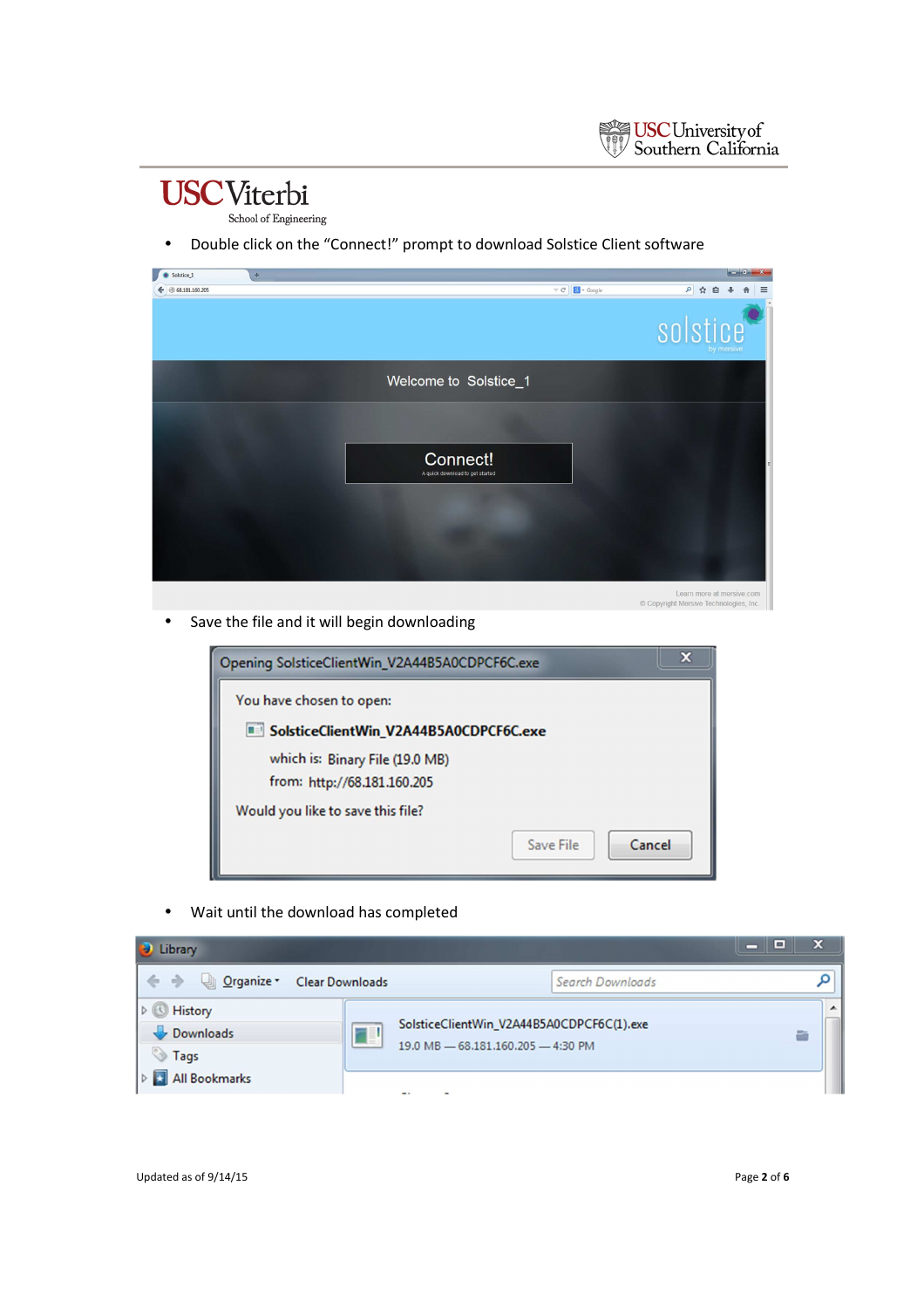### **USC**Viterbi

School of Engineering

• After the download has completed, open and run the application



• Open the Solstice Client

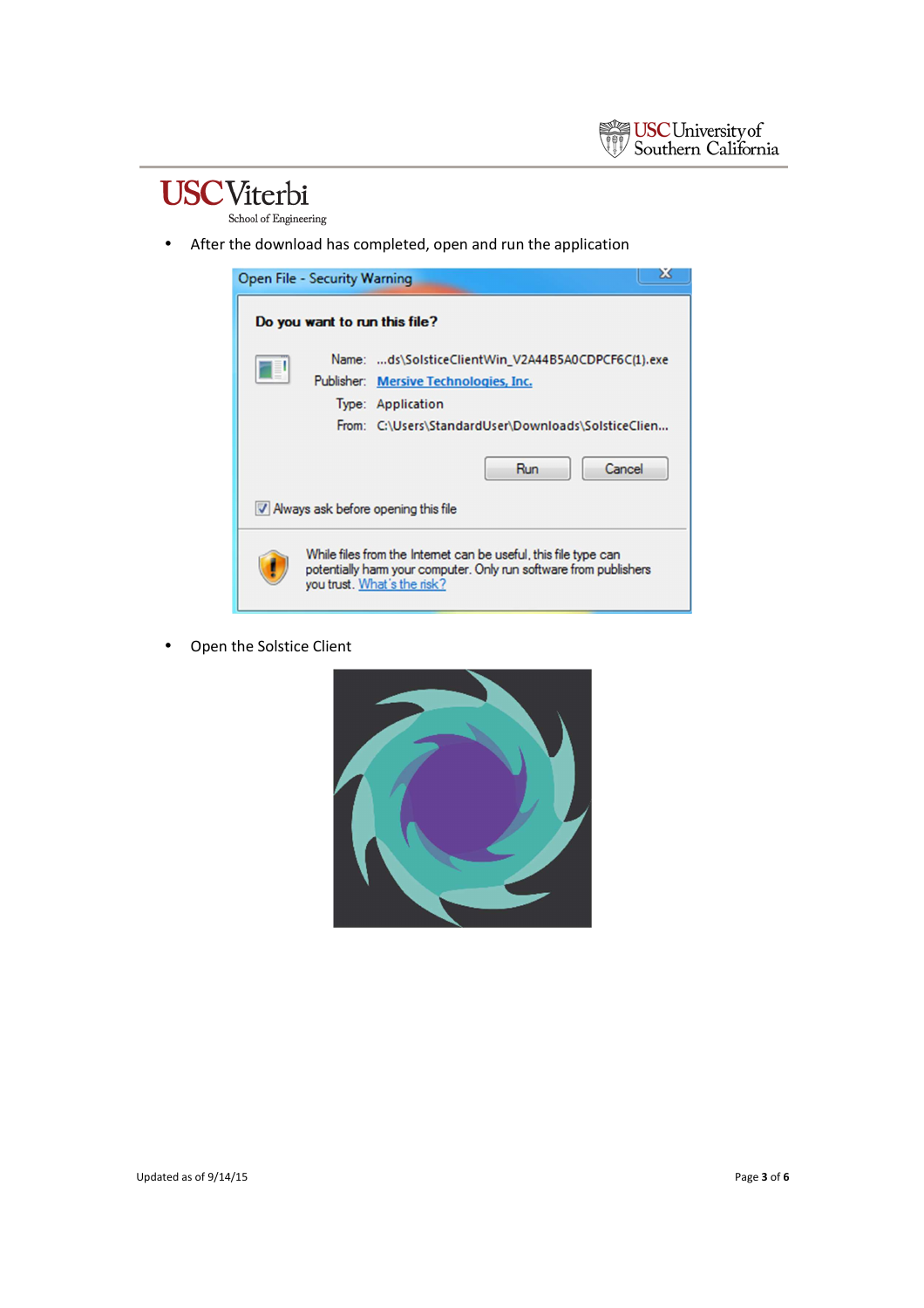

#### **USC**Viterbi School of Engineering

- There will be two options to connect your computer to the projector wirelessly:
	- 1) Option 1: Auto discover Selecting the option below will connect your computer to the projector

| Solstice      | $\blacksquare$                           | $\mathbf{x}$<br>▣ |
|---------------|------------------------------------------|-------------------|
| Solstice      | Connect to a display                     |                   |
|               | <b>Discovered Displays</b><br>Enter IP   |                   |
|               | <b>RECENTLY USED</b><br>$\odot$<br>Clear |                   |
|               | Solstice_1<br>$\sf S$                    |                   |
|               |                                          |                   |
|               |                                          |                   |
|               |                                          |                   |
|               |                                          |                   |
| MENU:         |                                          |                   |
| ❖<br>Settings |                                          |                   |
|               |                                          |                   |

2) Option 2: Enter the IP address that is being displayed on the projector screen



Updated as of 9/14/15 Page **4** of **6**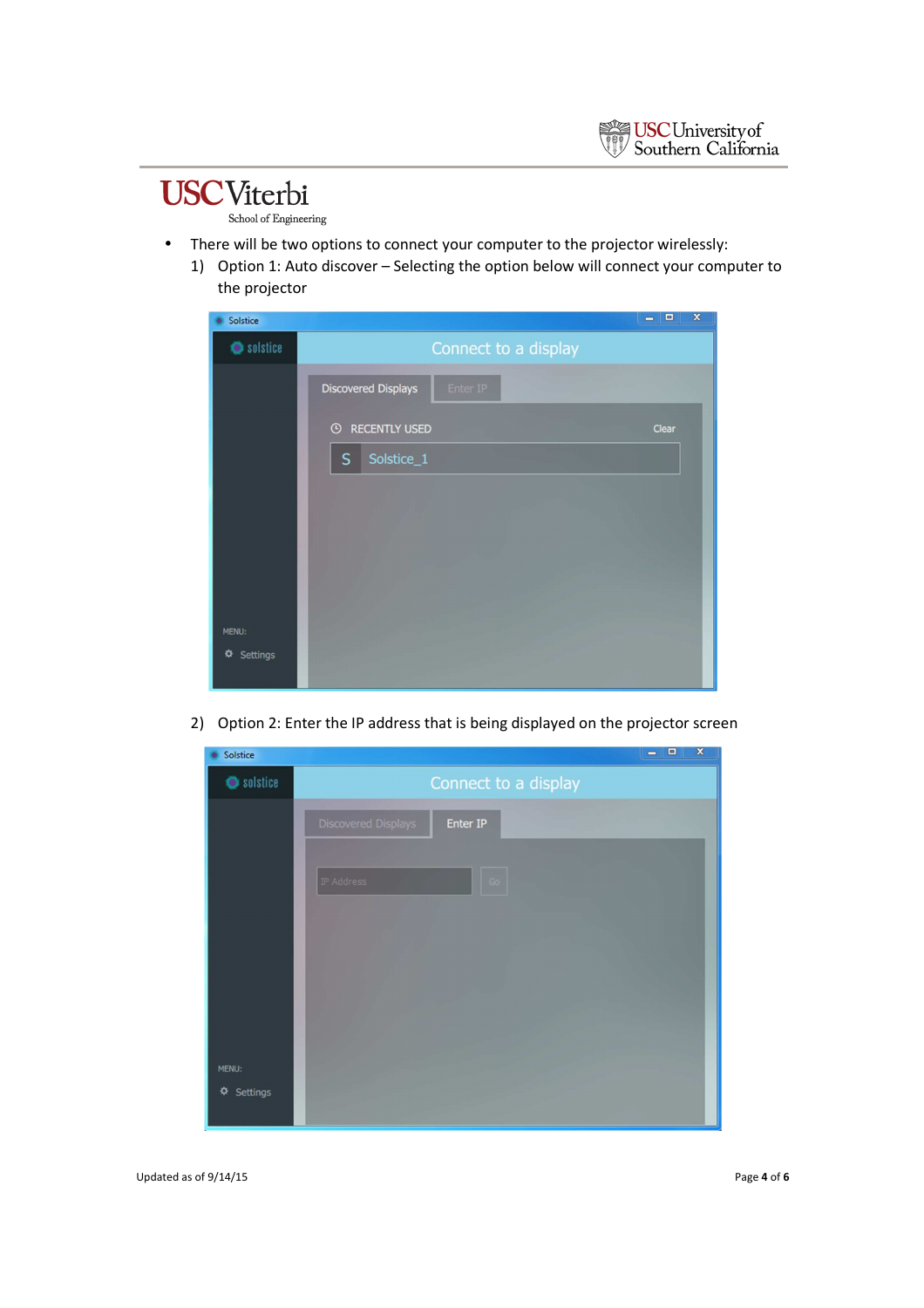

# **USC**Viterbi

- School of Engineering
- Once the Solstice Client has synced with the projector, you will have the following options. Selecting desktop will display your whole desktop, App Windows will display your application and Media File will display your media file

| Solstice                      |                                                 |                         | $\mathbf x$<br>▣<br>$\equiv$ |
|-------------------------------|-------------------------------------------------|-------------------------|------------------------------|
| Solstice                      | Connected to: Solstice_1                        |                         | X Disconnect                 |
| NAV:                          | Name: Test                                      |                         | the country of court         |
| $\overline{\mathbf{L}}$ Share | Sharing: 0 items                                |                         |                              |
| <b>::</b> Control             | Share something:<br><u>್ರ</u><br><b>Desktop</b> | <u>್ರ</u><br>App Window | $\Box$<br>Media File         |
| <b>MENU:</b>                  |                                                 |                         |                              |
| <b>1</b> Look-in              |                                                 |                         |                              |
| ☆<br>Settings                 |                                                 |                         | Stop Sharing All (0)         |

• After selecting your display option, there will be another option that allows you to control your audio

| Solstice                  | o<br>$\overline{\textbf{x}}$<br>-                                                                                                           |
|---------------------------|---------------------------------------------------------------------------------------------------------------------------------------------|
| Solstice                  | Connected to: Solstice_1<br>X Disconnect                                                                                                    |
| NAV:                      | Name: Test                                                                                                                                  |
| $\Box$ Share<br>$\bullet$ | Sharing: 1 item                                                                                                                             |
| <b>::</b> Control         | Share something else:<br><u>y</u><br><u>িস</u><br>$\overline{\Gamma}{}^+$<br><b>Media File</b><br>App Window<br><b>Stop Sharing Desktop</b> |
| MENU:                     |                                                                                                                                             |
| <b>1</b> Look-in          |                                                                                                                                             |
| ☆<br>Settings             | <b>Desktop Audio</b><br><b>OFF</b><br>Stop Sharing All (1)                                                                                  |